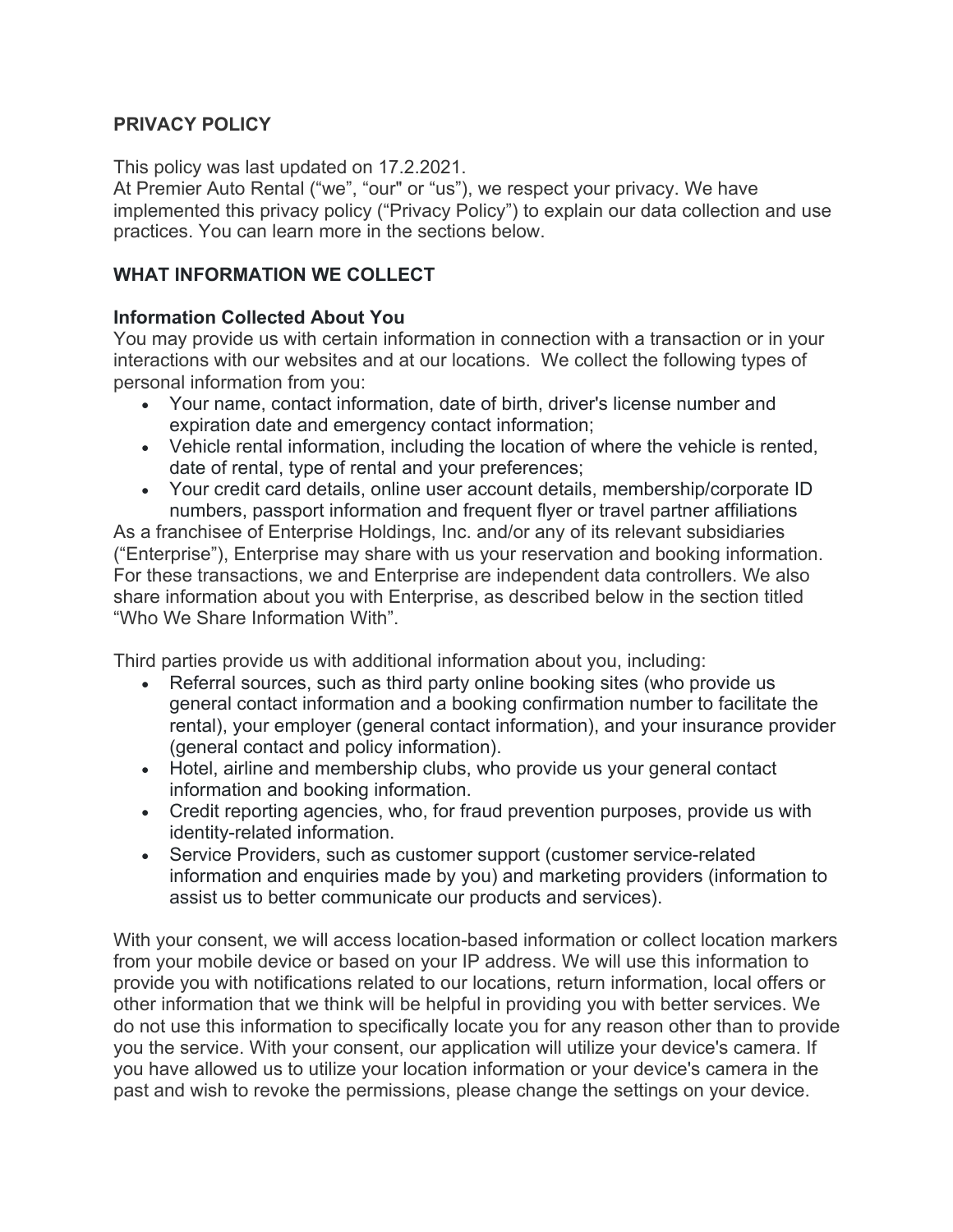#### **Vehicle Data**

Our vehicles may be equipped with technology that collects and transmits data. ("Vehicle Data Systems"). This may include information collected from event data recorders, global positioning devices, OnStar systems, or any other similar technology. Some or all Vehicle Data Systems functionality will be active during rental periods. When installed and where permissible, Vehicle Data Systems will enable us to collect and use information such as (1) location information, (2) collision information, and (3) vehicle operation information, such as operational condition, mileage, tire pressure and fuel status and other diagnostic and performance information. Once collected, this information may be combined with information you have provided us and used to generate safety, performance, and other similar information so that we can deliver better services. Our use of information collected from the vehicle may include sharing information with their parties such as service providers, partners, and as otherwise explained in this privacy policy. Our use of the information may also include storage of this information after the expiration of the rental agreement. Your use of the Vehicle Data Systems made available to you is subject to the terms and conditions and privacy policy posted by the applicable Vehicle Data Systems provider and/or vehicle manufacturer (in the case of OnStar, information is available at www.onstar.com), which may include system and service limitations, warranty exclusions, limitations of liability, wireless service provider terms, privacy practices, descriptions of use and sharing of information and user responsibilities. See a list of manufacturers from which we purchase vehicles on the Vehicle Manufacturers page.

We are not responsible for any data that is left in the vehicle as a result of your use. We cannot guarantee the privacy or confidentiality of such information and you must wipe it before you return the vehicle to us.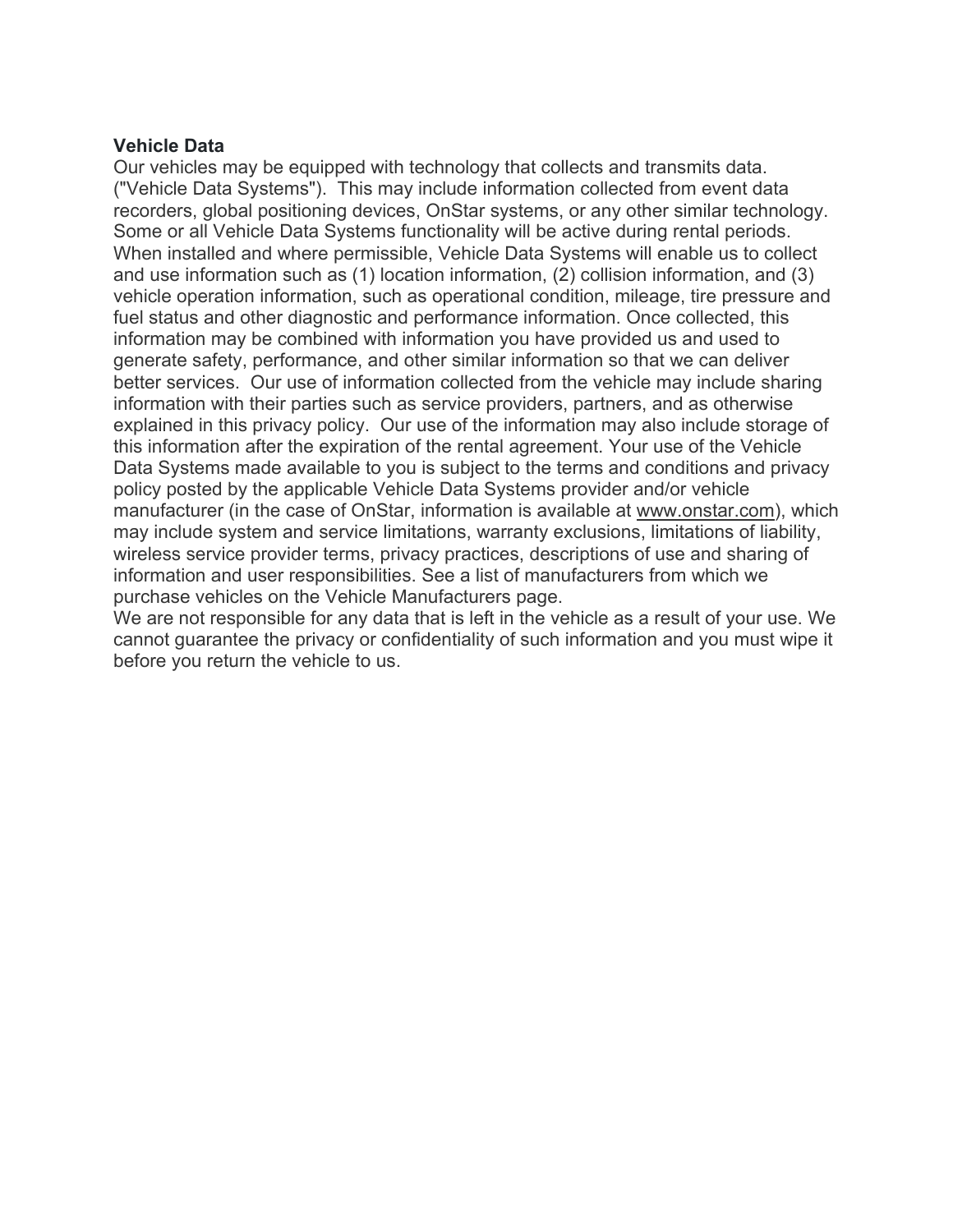# **HOW WE USE INFORMATION ABOUT YOU**

We use the information we collect from you or about you to provide you with our services and for the following purposes:

- **Where it is necessary for us to enter into a contract with you and provide services to you for the duration of the contract, including**
	- o To assist the transactions that you request, such as reserving, renting, purchasing or leasing motor vehicles.
	- $\circ$  To provide customer service related to your interactions with us or to respond to your enquiry.
	- o To enroll you in our loyalty programmes and send non-promotional information relating to your ongoing membership of these programmes.
- **Where necessary for us to comply with a legal obligation, including**
	- $\circ$  To share information about your vehicle's location with emergency services in the event that you are involved in a road accident.
	- $\circ$  To share information with government and regulatory authorities when required by law or in response to legal process, obligation, or request.
- **Where it is necessary for our legitimate interests, as listed below, and where our interests are not overridden by your data protection rights, including**
	- $\circ$  To communicate important information about your rental, such as arrival and return alerts.
	- $\circ$  To assist us in providing better products and services: for example, to evaluate the performance of our staff, to assess the quality of products and services received and to help us improve our websites, facilities and services.
	- o To compile statistics and analysis about our customers' use of our websites, products and services.
	- $\circ$  To develop a profile of you and your interactions with us so that we can provide tailored offers, opportunities and services that may be of interest to you.
	- o To protect our legal rights and manage the security of our networks and property. For example, we will use CCTV to ensure the security of our premises and we maintain Do Not Rent lists of customers that are nonpayment or safety risks.
	- $\circ$  To share your information with third parties in order to prevent fraud and protect our business interests and rights, privacy, safety and property, or that of the public. We will do this to collect unpaid bills, to avoid liability for penalties you incur (e.g. traffic citations) and for claims processing purposes.
	- $\circ$  To share your information with third parties in order to permit us to pursue available remedies or limit damage that we may sustain and to enforce the terms of any rental agreement or our websites' terms and conditions. To share your information with third parties in order to prevent fraud and protect our business interests and rights, privacy, safety and property or that of the public. We will do this to collect unpaid bills, to avoid liability for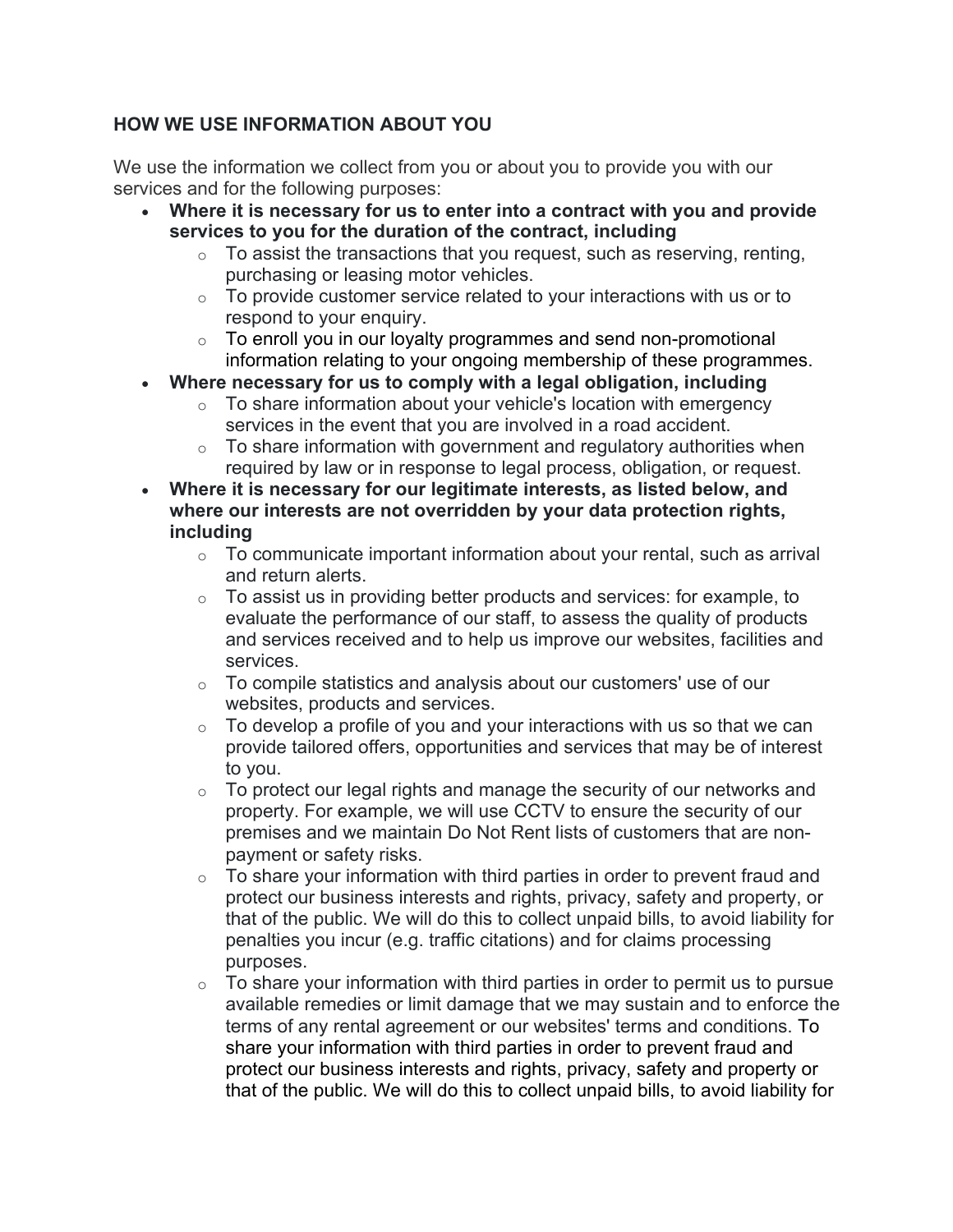penalties you incur (e.g. fixed penalty notices for driving offences) and for claims processing purposes.

- $\circ$  To share your information with third parties in order to permit us to pursue available remedies or limit damage that we may sustain and to enforce the terms of any rental agreement or our websites' terms and conditions. We will also disclose your information to third parties if the rights of another individual may be violated.
- o To enable us to use telematics.

#### • **Where you have given consent, including**

- o To send you certain promotional or targeted marketing communications, opportunities and services that may be of interest to you.
- $\circ$  To send you text messages in order to provide you with time sensitive communications related to your transaction (e.g., construction delay at airport branch), extended rental opportunities, customer experience surveys, marketing promotions such as coupons, discounts, last-minute specials or loyalty and rewards information.

#### **Retention of Your Personal Information**

We retain your personal information for as long as we need to fulfil our business purposes, as set out below:

**Marketing purposes:** We keep data linked to cookies and other online identifiers for up to three years. We keep other marketing information, such as email subscription and loyalty enrolment data for up to three years after your last interaction with us.

**Rental transactions:** We keep the data associated with your rental agreement for up to three years from the date of the rental, subject to other local legal requirements. We keep records of payments you have made for three years from the date of the transaction (depending on the location of the rental).

**Customer service related queries:** We keep general queries for one years, unless you make a complaint, in which case, we keep complaints data for three years.

**Disputes & law enforcement:** If we are involved in litigation or a governmental or regulatory investigation, then we keep data throughout the period of litigation or investigation and for three years after that. If a settlement means that we have to keep data for longer, then we keep data for the period required to administer the settlement. If we provide data to law enforcement agencies, then we keep a record of this for one year beyond the end of the investigation.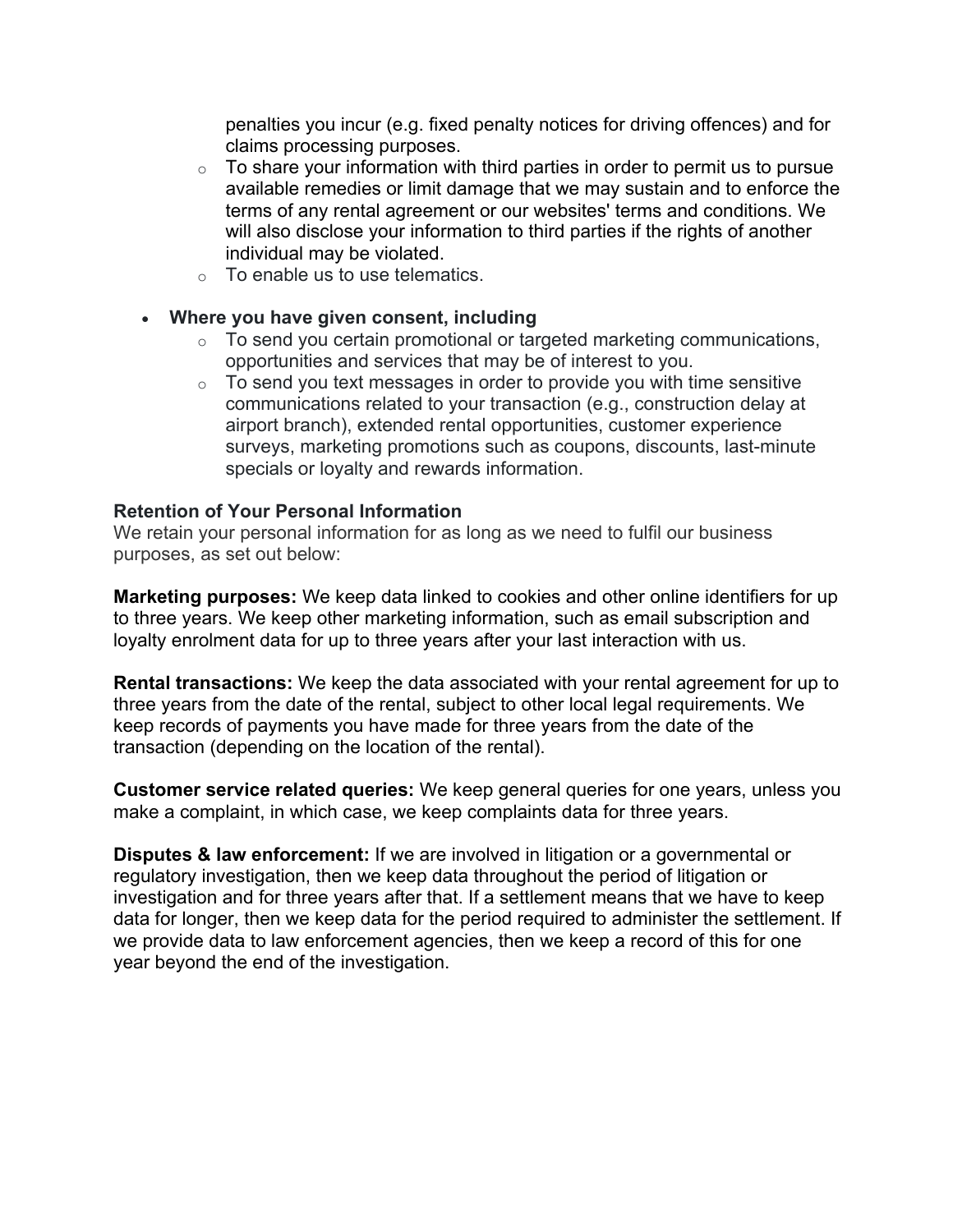### **WHO WE SHARE INFORMATION WITH**

### **Affiliates**

We share the information we collect about you with our affiliates ("Affiliates") for the purpose of providing the transactions you have requested and (with your consent) for marketing purposes.

### **Enterprise**

We share your personal information with Enterprise for the following purposes:

- To manage your rental and for Enterprise to communicate with you about or assist with your rental.
- In relation to any incident arising from your dealings or an additional authorized driver's dealings with Enterprise if Enterprise thinks that, as a result of such incident, you or an additional authorized driver could be a risk for future rentals.
- In order for Enterprise and its third-party service provider to carry out phone customer satisfaction surveys.
- To send you marketing communications about similar products or services which Enterprise thinks may be of interest to you, including targeted advertising on Enterprise sites, selected partner sites and social networks.
- To compile statistics and analysis about you and any applicable additional authorized drivers' – use of Enterprise's products and services, including statistics based on anonymized data, which enable Enterprise to provide you and other customers in the future with better customer service, products, features and functionalities.

When sharing such information with Enterprise, we and Enterprise operate as independent data controllers. Enterprise maintains its own privacy policy in respect of the information we provide Enterprise. You are encouraged to review Enterprise's privacy policy, which can be found here: https://privacy.ehi.com

## **Our Service Providers and Business Partners**

We will share your information with third parties, such as (1) payment, administrative and technical support providers or our insurance replacement, corporate rental or other customers or partners to facilitate the rental transaction and rewards programs with Enterprise Holdings group members, (2) companies who conduct customer research or satisfaction surveys on our behalf, (3) communication providers which send email and other marketing and service-related communications to you on our behalf, (4) customer support providers, such as the provider of our live chat feature, in order to provide you customer service, (5) debt collection providers, (6) claims processors, (7) analytics and technology providers for location-based services and to analyze, enhance and manage our data in order to provide, maintain, and improve our services, and (8) our advertising and marketing partners and third-party media properties, including social media sites, with whom we share aggregated or de-identified information about our customers, to allow them to send targeted advertising messages on our behalf (subject to confidentiality agreements as appropriate).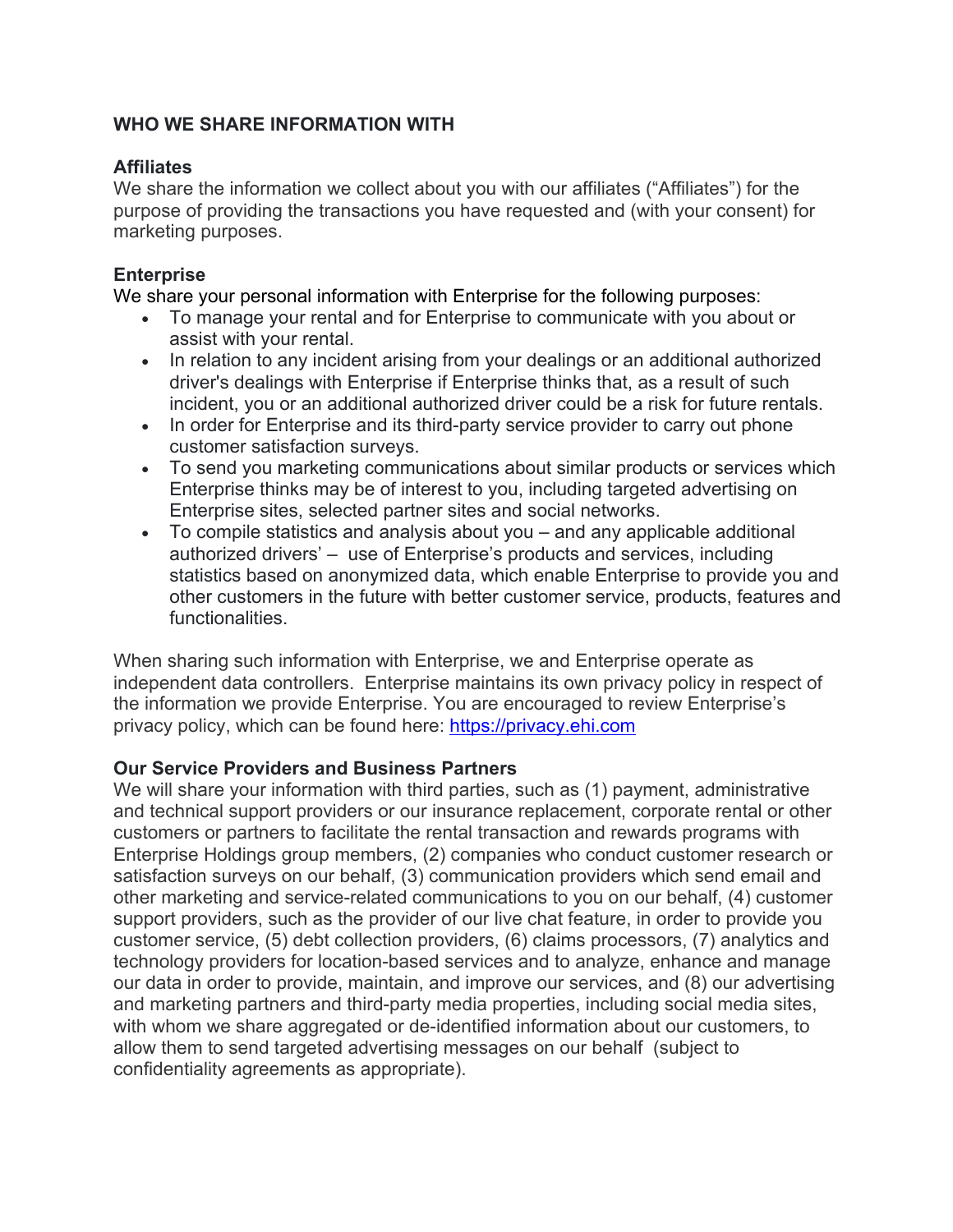#### **Government Authorities**

Your personal information may also be shared with government authorities as outlined above.

### **Sale, Merger or Change in Control**

Your information may also be transferred to another company in the event of a transfer, change of ownership, reorganization or assignment of all or part of our businesses or assets. This will occur if the parties have entered into an agreement under which the collection, use and disclosure of the information is limited to those purposes of the business transaction, including a determination whether or not to proceed with the business transaction. You will be notified by email or prominent notice on our websites for thirty (30) days of any such change in ownership or control of your personal information or as otherwise may be required or permitted by law.

### **Social Media Widgets**

Our websites may include social media features, such as the Facebook button. These features may collect your IP address, pages you are visiting on our site, and may set a cookie to enable the feature to function properly. Social media features and widgets are either hosted by a third party or hosted directly on our site. Your interactions with these features are governed by the privacy policy of the company providing it.

If you use one of these social media sites and do not want them to collect data through our website and link it to your member data, you must log out of your user account before visiting our website and delete the relevant cookies. You can also block social plug-ins with browser add-ons. See the social media site for their plug-in instructions or see our Cookie Policy for more information.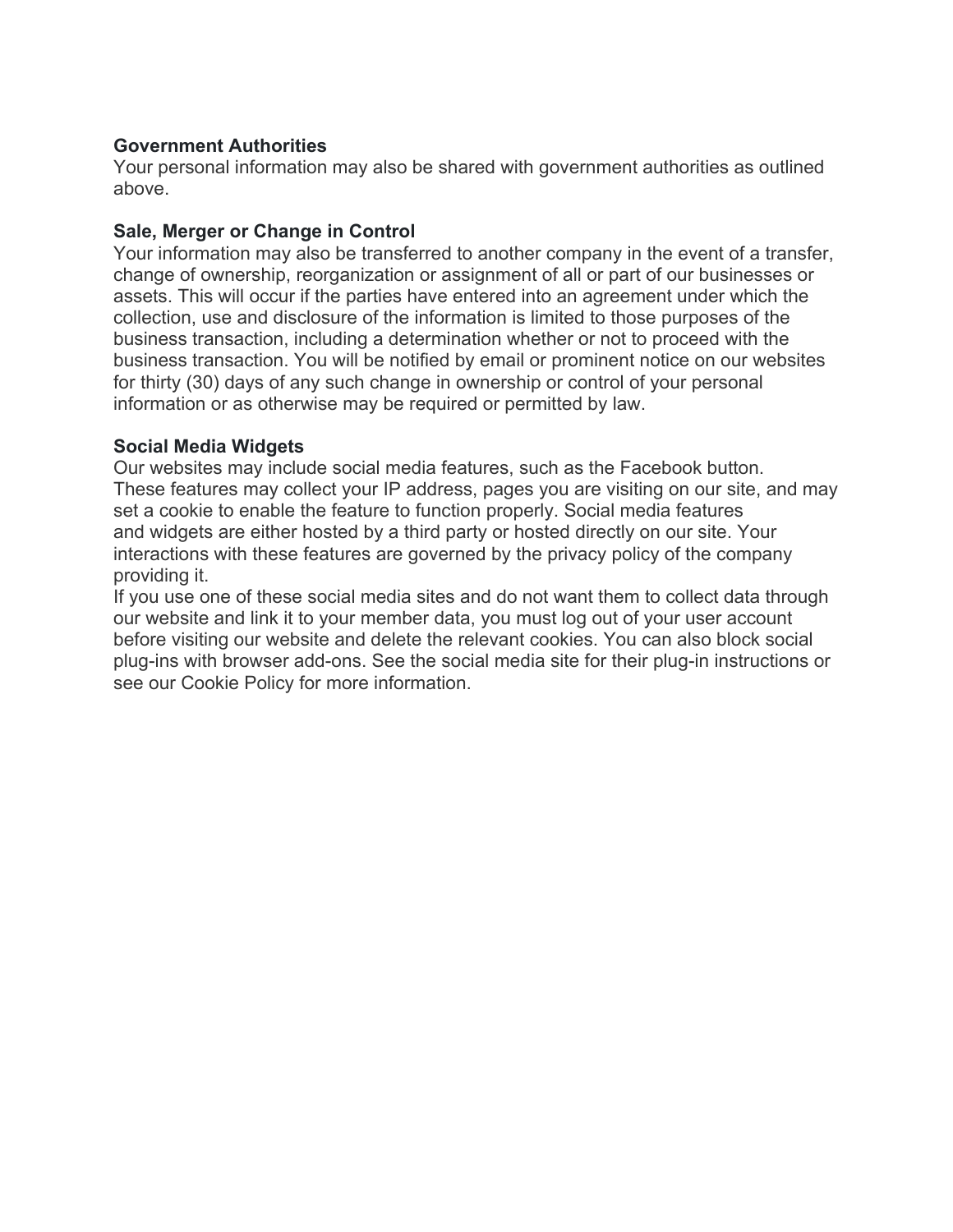# **GLOBAL DATA TRANSFERS AND PROCESSING**

The information you provide us or that we collect may be transferred or accessed by entities around the world, including:

• *Enterprise*: If you book a reservation with us or with an Enterprise corporateowned location, we will transfer your personal information to Enterprise. Enterprise Holdings, Inc. is based in the United States and has corporate-owned locations in the United States, Canada, Germany, Spain, France, Ireland and the United Kingdom.

# **YOUR RIGHTS**

Your rights may include the right to: 1) ask us for a copy of your personal information, 2) request that we correct your personal information, 3) request that we erase certain categories or types of information, 4) request that we restrict certain processing, 5) obtain the information you provide in a structured, machine readable format and 6) to transfer some of this information to other organizations. You have the right to object to processing of personal information on the basis of our legitimate interests. Where we have asked for your consent to process information, you have the right to withdraw this consent at any time.

You can exercise these rights by contacting us directly using the link at the bottom of this page. We will respond to your request within 30 days or as required by local law. We reserve the right not to allow access to your information or to limit your rights (e.g. if such disclosure is prohibited by law or if the rights of another individual might be violated). In some instances, this may mean that we are able to retain your personal information even if you withdraw your consent.

## **MARKETING PREFERENCES**

You have the right to object to direct marketing as well as profiling we perform for the purposes of direct marketing. You will be able to opt out of direct marketing communications by following the instructions in each communication you receive. You may also contact us directly using the link at the bottom of this page. You can opt out of display ads you see on non-Enterprise sites by clicking on ad choices icon in the ad or through the privacy settings on the site.

# **CHANGES TO THESE POLICIES**

As necessary, we will update this Privacy Policy to reflect changes in our privacy practices. If we make any material changes, we will notify you by email (sent to the email address specified in your account) or by means of a notice on this site or as otherwise may be required or permitted by law, prior to the change becoming effective. We encourage you to periodically review this site for the latest information on our privacy practices.